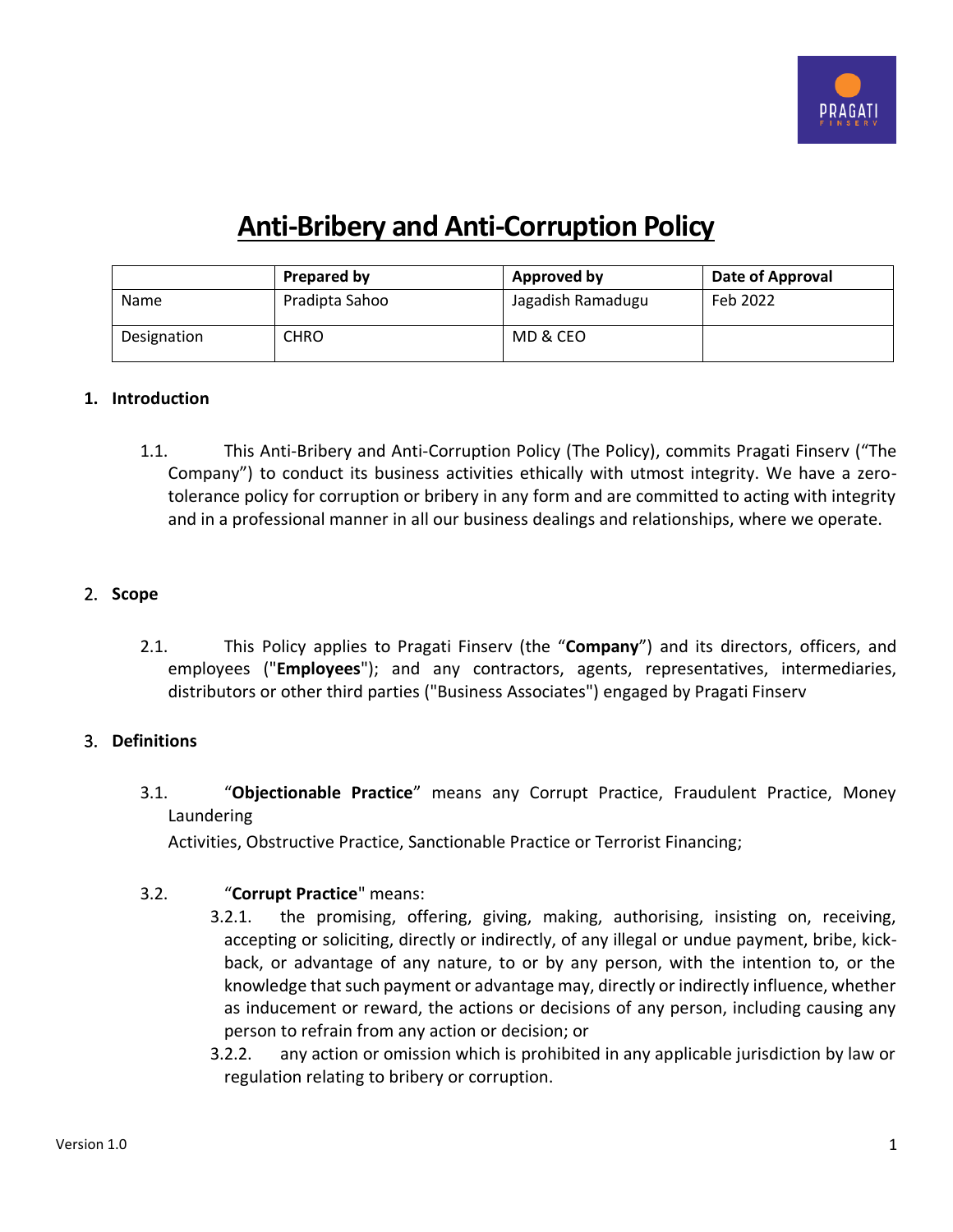

- 3.3. "**Fraudulent Practice**" means any action or omission including misrepresentation, that knowingly or recklessly misleads, or attempts to mislead, a party to obtain a financial benefit or to avoid an obligation.
- 3.4. "**Illicit Origin**" means any origin which is illicit, criminal or fraudulent, including without limitation, corruption, Terrorist Financing, and tax evasion.
- 3.5. "**Money Laundering Activities**" means the process of moving funds of Illicit Origin through a cycle of transformation in order to create the end appearance of legitimately earned funds. The process of moving funds consists of providing, receiving or assisting in transfer of funds;
- 3.6. "**Obstructive Practice**" means deliberately destroying, falsifying, altering or concealing evidence material to the assessment or the making of false statements to those performing the assessment, in order to materially impede an assessment of allegations of a Corrupt Practice, Fraudulent Practice, Money Laundering Activities, or Terrorist Financing and/or threatening, harassing or intimidating any party to prevent it from disclosing its knowledge of matters relevant to the assessment or from pursuing the assessment; or acts intended to materially impede the exercise of Pragati Finserv's access to contractually required information in connection with an assessment of allegations of a Corrupt Practice, Fraudulent Practice, Money Laundering Activities, or Terrorist Financing.
- 3.7. "**Sanctionable Practice**" means any business activity or transaction with any entity, individual or country which at or during the time of such business activity or transaction is included on the lists of sanctioned entities, individuals or countries published and updated from time to time by the Office of Foreign Assets Control of the US Department of Treasury (OFAC), the European Union or the United Nations.
- 3.8. "**Terrorist Financing**" means financing terrorists, terrorist acts and terrorist organisations.

# 4. **Policy Statement**

4.1. Pragati Finserv, the Employees, and Business Associates shall not directly or indirectly engage in any Objectionable Practice.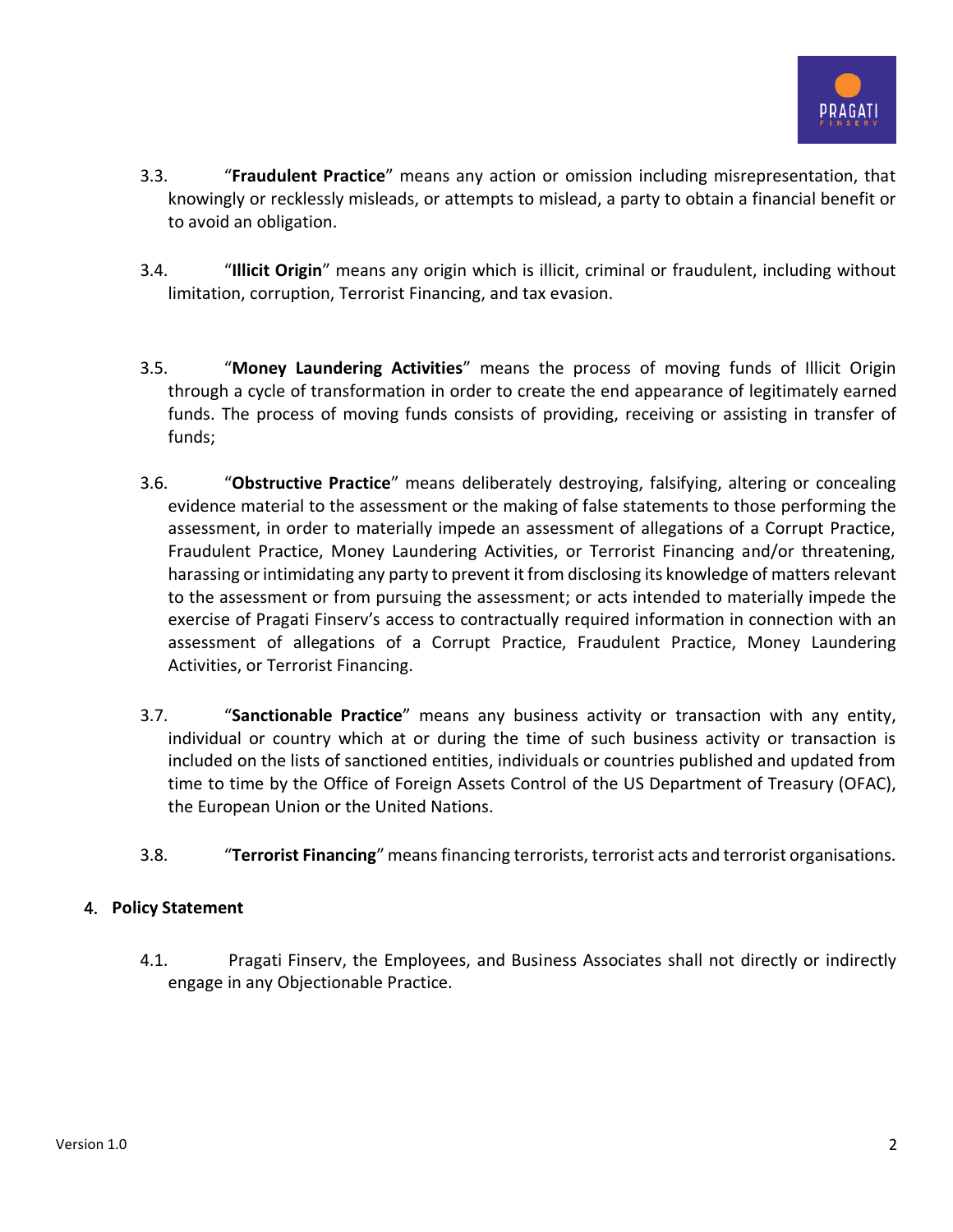

## 5. **Gifts & Hospitality**

- 5.1. No gifts can be given, nor hospitality (such as entertainment, meals, hotels, invitations to non-business events, etc) can be provided by the Employees, and Business Associates to any person
	- 5.1.1. For the purposes of obtaining or retaining business, securing any improper advantage, or influence any action or decision for Pragati Finserv and/or
	- 5.1.2. Which may be considered reasonably likely to influence the decisions of counterparties or Governmental Authorities in connection with the business or operations of Pragati Finserv.
- 5.2. Subject to the foregoing, items of nominal value (such as corporate calendar, pens, mugs, books, T-shirts, bouquet of flowers or a pack of sweets or dry fruits) can be given by Pragati Finserv to employees of current or prospective Business Associates, consultants, advisors, clients, lenders and investors as modest gifts in the ordinary course of business, provided that:
	- 5.2.1. No such gift to any person exceeds Rs.2,500/- in value (or its equivalent foreign currency) unless otherwise approved in writing by the MD&CEO and
	- 5.2.2. No cash or cash equivalent like jewellery, etc. are paid.
- 5.3. No Employee shall accept any gift in the form of cash or cash equivalent like jewellery, etc. or any gift that exceeds Rs. 1000/- in value (or its equivalent foreign currency).

# 6. **Donations**

6.1. Pragati Finserv shall not directly or indirectly make any political contributions, donations or sponsorships in any country. Any charitable contributions or donations shall be made only with the approval of MD&CEO. All charitable contributions and sponsorships shall be disclosed to the public.

# 7. **Record Keeping**

- 7.1. No payment by or on behalf of Pragati Finserv in excess of Rs.2,500 shall be approved or made for any purpose other than that described by valid documents supporting the payment
- 7.2. Any expenses that an Employee or any Business Associate incurs on behalf or in connection with the business of Pragati Finserv shall not be reimbursable unless they are lawful and supported by valid documentation including, invoices or receipts.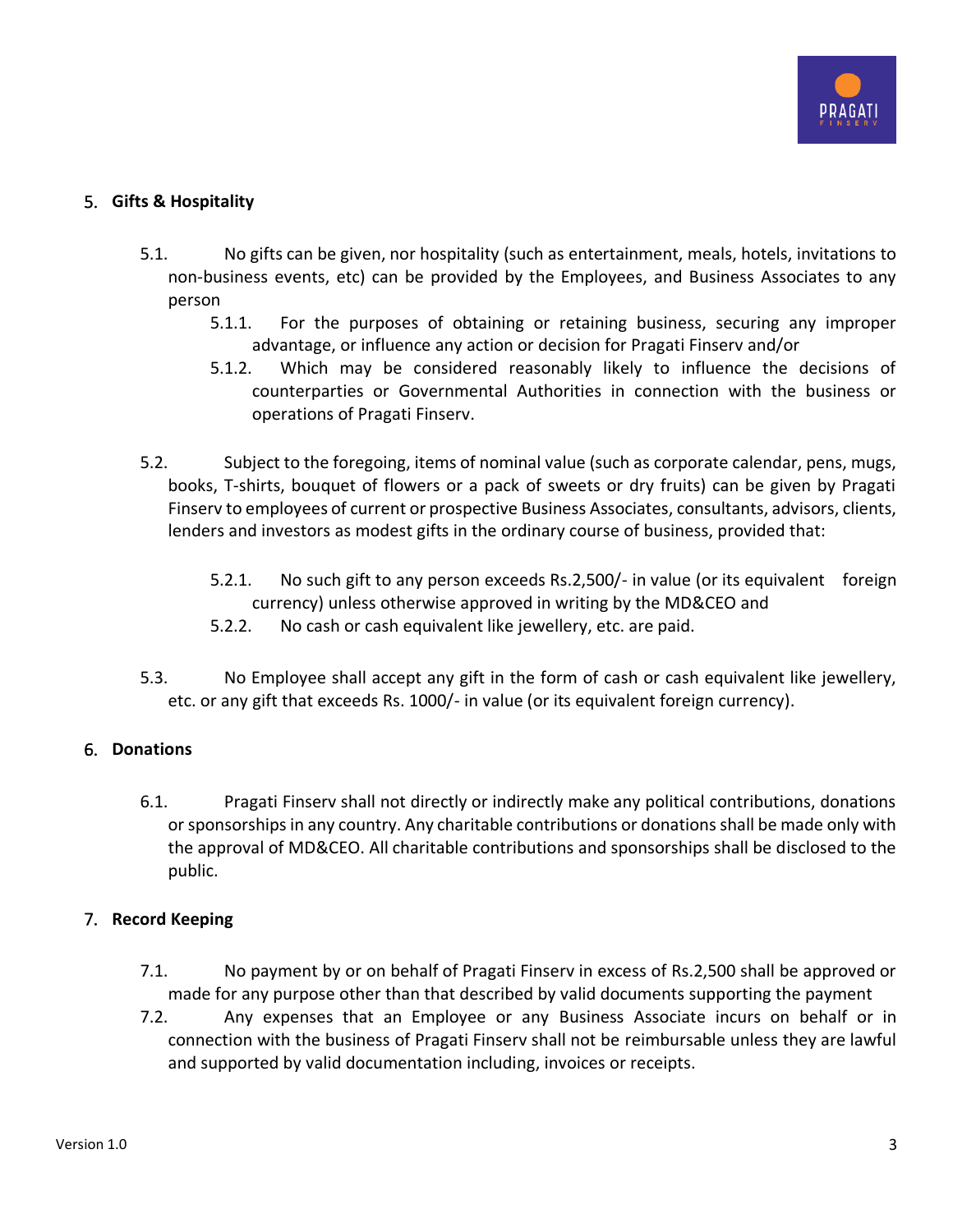

7.3. The HR Team shall declare and keep a written record of all gifts and hospitality above the acceptable threshold which shall be subject to managerial review. The Company shall ensure all expense claims relating to hospitality, gifts or expenses incurred to third parties are submitted in accordance with our Policy on Gifts and Entertainment and specifically record the identity of any third parties and the reason for the expenditure. All accounts, invoices, memoranda and other documents and records relating to dealings with third parties, such as clients, suppliers and business contacts, shall be prepared and maintained with strict accuracy and completeness. No accounts shall be kept off-book to facilitate or conceal improper payments.

## 8. **Engagement of Business Associates**

8.1. Only persons or entities of good repute be engaged to act on behalf of Pragati Finserv after obligating such persons or entities to comply with this Policy.

## 9. **Reporting Violations**

- 9.1. Employees are required to report known or suspected violation of this Policy at the earliest possible stage. The Vigil Mechanism and Whistle-blower Policy of Pragati Finserv provides a mechanism for its Employees to raise concerns on any financial irregularities, or violations of policies or law, etc. For more details, refer to the procedure for reporting and dealing with disclosures under the Vigil Mechanism and Whistle-blower Policy of Pragati Finserv.
- 9.2. Employees who report in good faith under this policy their suspicion that an actual or potential violation of this Policy has taken place or may take place in the future shall be protected from detrimental treatment/retaliation as stipulated in the Vigil Mechanism and Whistle Blower Policy.
- 9.3. Pragati Finserv shall not tolerate retaliation in any form against anyone for raising concerns or reporting what they genuinely believe to be improper, unethical or inappropriate behaviour. All reports shall be treated confidentially. Pragati Finserv is committed to ensuring no one suffers any detrimental treatment as a result of refusing to take part in bribery or corruption, or because of reporting in good faith their suspicion that an actual or potential bribery or other corruption offense has taken place or may take place in the future. Detrimental treatment includes dismissal, disciplinary action, threats or other unfavourable treatment connected with raising a concern.